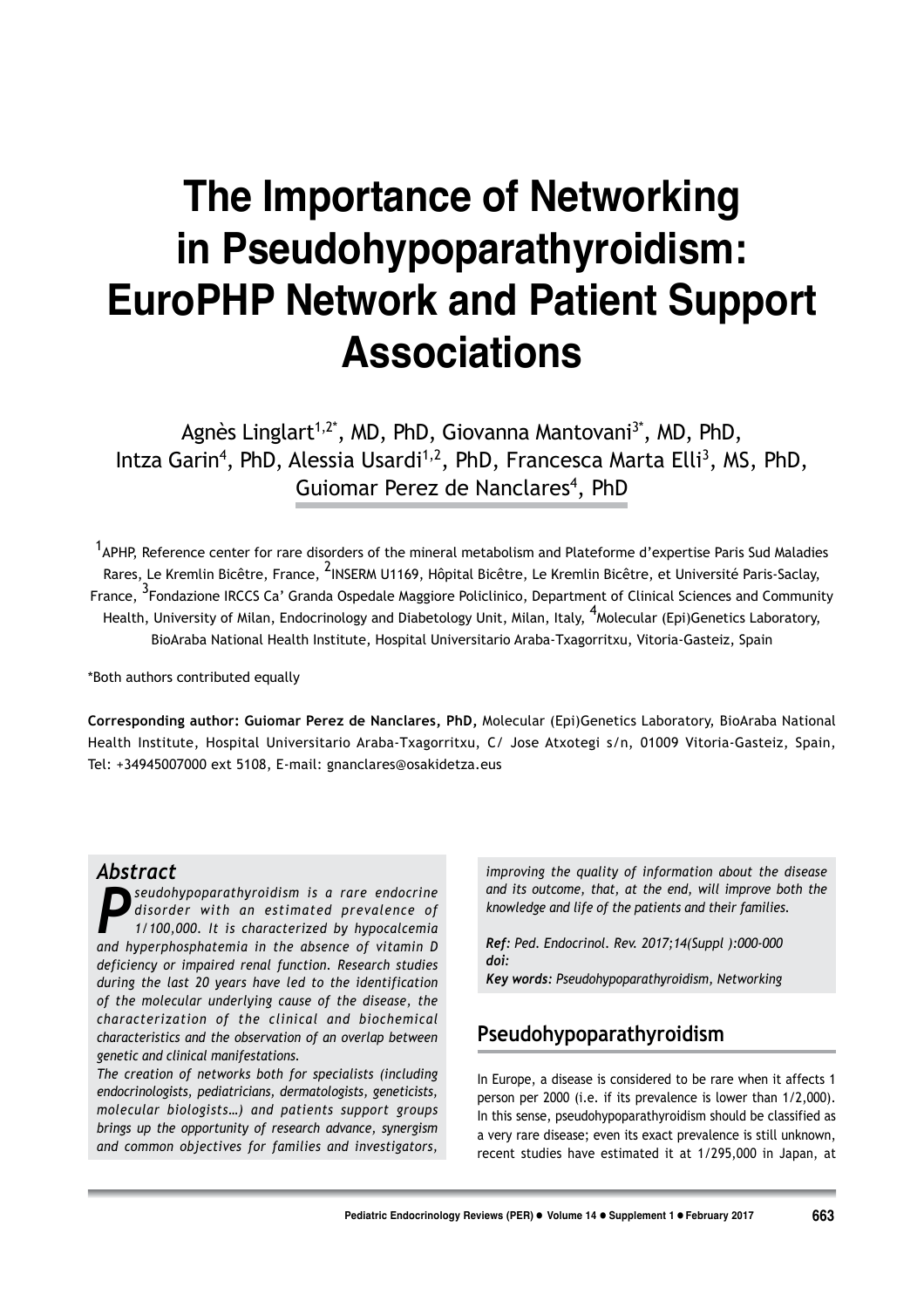1/150,000 in Italy (Orphanet ID 12935) and at of 1.1/100,000 in Denmark (1).

In fact, the first description of patients affected with pseudohypoparathyroidism (PHP) dates back to 1942, when Fuller Albright and colleagues reported some cases showing significantly reduced levels of plasmatic calcium with hyperphosphatemia that were associated with raised serum parathyroid hormone (PTH) levels and normal renal function. These individuals presented with a clinical phenotype, that was referred to as Albright's hereditary osteodystrophy (AHO), characterized by the presence of a constellation of specific somatic and developmental abnormalities including short stature, obesity, rounded face and brachydactyly (2).

In the following years, research efforts on this disease increased significantly permitting the identification of different PHP subtypes and additional clinical signs associated to PHP, such as ectopic subcutaneous ossifications and cognitive abnormalities of varying degrees. The main underlying pathophysiological mechanism was gradually identified as a defective activation of the cAMP signal transduction pathway by PTH secondary to molecular defects affecting the alpha subunit of the stimulatory G protein  $(Gsa)$  (3-9).

In 1990, the discovery of inactivating GNAS mutations, the gene encoding for Gsa, in patients with signs of AHO and with/ without hormone resistance (clinical conditions named PHP1A and PseudoPHP, respectively) can be considered as a milestone in the research advance on PHP (10).

Further studies demonstrated that Gsa was predominantly maternally expressed in specific human tissues, including the proximal renal tubules, pituitary, gonads, and thyroid. The loss of parental-specific imprinting methylation pattern at GNAS differentially methylated regions (DMR) led to a PHP phenotype characterized by PTH resistance in absence of AHO features (a clinical condition named PHP1B) (11-16). Most GNAS methylation defects are sporadic, except for some familial cases in which deletions of maternal imprinting control elements (ICR) within STX16 or NESP55 upstream genes have been described and few cases of paternal uniparental isodisomy (UPD) (17-28).

Recently, other studies highlighted a clinical and molecular overlap between PHP subtypes. This includes GNAS imprinting defects in patients clinically diagnosed with PHP1A and lack of mutations in Gsg-coding exons (29-34), as well as novel causative molecular defects, such as complex deletions or inversion of the GNAS gene (35-39).

Despite a phenotype highly reminiscent of PHP, 15 to 30% of the patients lack GNAS genetic and epigenetic defects (32,40-42). In some of these patients, mutations in factors of the Gsa/ cAMP cAMP- signalling pathway, including PRKAR1A (the regulatory subunit of the protein kinase A) and PDE4D (a phosphodiesterase), were discovered. These data confirmed the phenotypic overlap between PHP and Acrodysostosis (ACRDYS), a phenotypically related skeletal disorder that is difficult to distinguish from PHP only on the basis of clinical, biochemical and radiological features (43-53).

Moreover, paternally inherited GNAS mutations may lead to PPHP and/or to Progressive Osseous Heteroplasia (POH), in which ectopic subcutaneous ossifications progressively extend into deep connective tissues and skeletal muscles during childhood (54,55).

In conclusion, the clinical and molecular overlap between these different but closely related disorders represents a real challenge for clinicians as to differential diagnosis and genetic counselling. This strongly suggests that different classification models are necessary and it alters our previous understanding on how defects of the cAMP signalling cascade could cause AHO-related disorders (56,57).

# **The Importance of Networking: EuroPHP Network**

To face this challenge, the EuroPHP network was created in 2011, to stimulate the research and interest upon PHP. It is composed of pediatricians, endocrinologists, geneticists, researchers and students, from different countries in Europe, including United Kingdom, France, Italy, Spain, Germany, Belgium and Turkey. All members of the EuroPHP network share a common interest for disorders in which the PTH/PTHrP signaling pathway is impaired. This network is funded by the ESPE Research Unit. This funding allows the EuroPHP members to financially support their collaboration, organize meetings and conferences as well as produce peer-reviewed publications. The main objectives of the EuroPHP network are to increase knowledge and awareness, to ameliorate diagnosis and care of PTH/PTHrP signaling related disorders as well as to improve the understanding of other imprinting disorders.

In fact, EuroPHP has initiated several studies, which were published in peer-rewiewed journals and/or presented at national and international congresses (39,58). In addition, EuroPHP has defined for the first time standards of quality of molecular diagnosis for epigenetic form of PHP (59).

Therefore, the EuroPHP network highlights the importance of networking to achieve advance in clinical, translational and scientific research of very rare diseases as PHP, The network aims at enlarging research area to imprinting disorders through its deep involvement in the European COST action BM1208 run by Pr. T. Eggermann The next challenge for the EuroPHP is to develop care-centered projects comprising guidelines for PHP.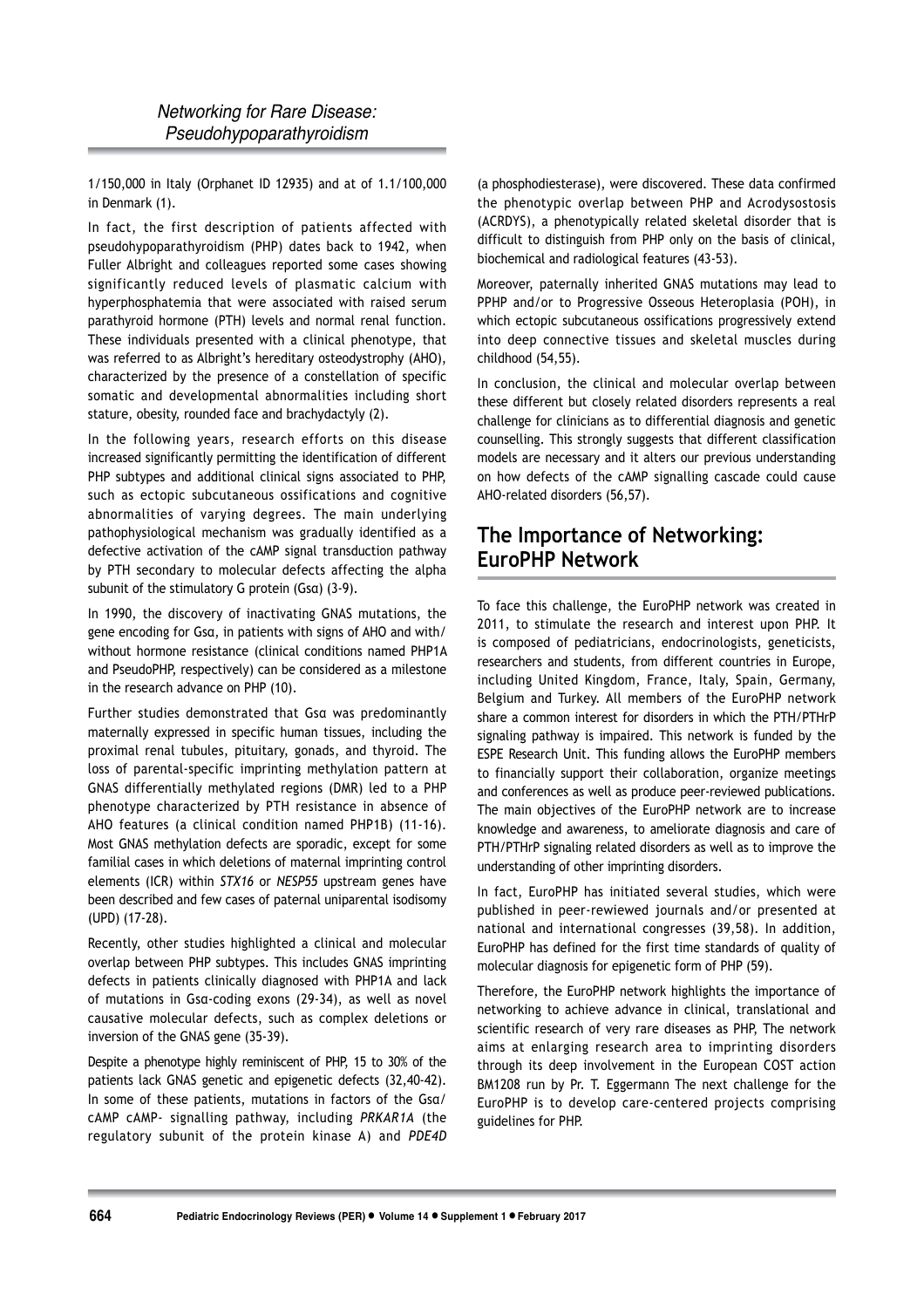# The Role of the Patient Support **Groups**

Creating a patient support group for a rare disease is not an easy task. However, social networks can help to find more patients and more families with the same rare disease. We will share here the experience of different PHP patient support groups.

#### Spain: AEPHP (Spanish Association of

#### Pseudohypoparathyroidism)

In 2014, six years after the PHP clinical diagnosis of his daughter, Juanfran Camacho was able to contact Guiomar Perez de Nanclares via Internet. They kept on contact by mail. Afterwards, Mr Camacho created a Facebook profile and a blog to try to contact other people affected by the same disease as his daughter, discuss and share experiences about it. By doing this, two more families were found and started to interact with Mr Camacho.

In March 2015, when the BM1208 Action organized the Bremen meeting for families, patients and experts in three imprinting diseases (Beckwith-Wiedemann syndrome, Silver Russell syndrome and pseudohypoparathyroidism), Dr Perez de Nanclares asked Mr Camacho to be the PHP patient representative for Spain. This is how the adventure of the "MAGIC Association" started and it is when we realize the importance of an interaction between medical experts and patients in order to understand better the disease. A Twitter account (@asociacion php) was created as well as a Facebook page? (https://www.facebook.com/allbrightosteodistrofiahe reditaria/?ref=hl) and a blog (http://asociacionespanolaphp. blogspot.com.es/). An e-mail address specific for the patients (asociacionpacientesphp@gmail.com) was also created and new patients genetically diagnosed with PHP were informed about this email address as well as about the possibility of joining a closed Facebook group (https://www.facebook.com/ groups/1560679404213406/). When about ten families were contacted, we decided to create the Spanish Association for the study of PHP and we met in Madrid at the beginning of July 2015. Association regulation and representatives were established and the official recognition of the disease was asked to the Spanish Ministry of Interior.

The management of all the previously listed social networks is taken care by one patient representative and one expert on the disease. Recently AEPHP has decided to translate our Facebook publications in English since we have noticed that some families from abroad have also liked the page.

The AEPHP's main goal for this year is to increase it visibility so that other Spanish families can join them and receive

information about different aspects of the disease as well as share experiences and doubts.

When asking to the AEPHP members about what the Association provides to them, they said: "Hope and a lot of support to fight everyday" (SPG); "Happiness and fear, relief and anxiety, because we know where we are but not where we go to, opposite feeling sometimes hard to control, but staying together gives you the strength we need to keep going" (JFK); "It helps me to understand the disease, so I can help my son, it brings hope to the families and gives as the opportunity to become active participants, making this rare disease as visible as possible, since visibility helps rare diseases a lot" (SGP); "It gives us the serenity of knowing that we are not alone any more"; "as a mother, it brings me illusion (maybe she means HOPE?), fear, responsibility and, more than anything, I want to learn how to fight with this disease, I want to listen to all professional experts and people as they can teach us a lot and; as a patient, it gives me freedom because I learnt the name of the terrible monster I have to fight against and having the name provides me security and excitement to face my diagnosis with no fear" (CHE).

## Germany: Pseudohypoparathyreoidismus (Deutschsprachiger Raum und Europa)

Mr and Mrs Wichers' daughter, a single child of five years old, was diagnosed with PPHP. Initially her parents noticed calcifications on her skin, when she was about 11/2 years old. They brought her to a dermatologist and he sent them to the Universitätsklinikum Münster, where a biopsy was performed and PseudoPHP was diagnosed. The whole family was tested and found negative for mutations associated with PHP, so Mr Wichers' daughter appeared to have a spontaneous mutation. Before the medical treatment started, she could not move or crawl. Physiotherapy and a special psychomotoric training program helped her to start walking.

A doctor at the UKM told Mr and Mrs Wichers' about a congress happening in Bremen in March 2015 on imprinting disorders and patients support groups. They received an official invitation to the congress but they could not participate. Mr Wichers then decided to join an US-American self-support group for PHP on Facebook. Subsequently, he decided to create a group on Facebook for German patients to be able to get in contact with other parents or adult patients to share experiences, worries and ideas. Dr Perez de Nanclares met Mr Alexander Wichers within the American Pseudohypoparathyrodism Support group (https://www. facebook.com/groups/436127013073176/) and Mrs Beatrice Voigt at the Bremen COST Meeting. In that occasion they exchanged facebook contacts, and by the end of May 2015 they decided to create a closed Facebook group (https://www. facebook.com/groups/1628847100685801/) to contact as many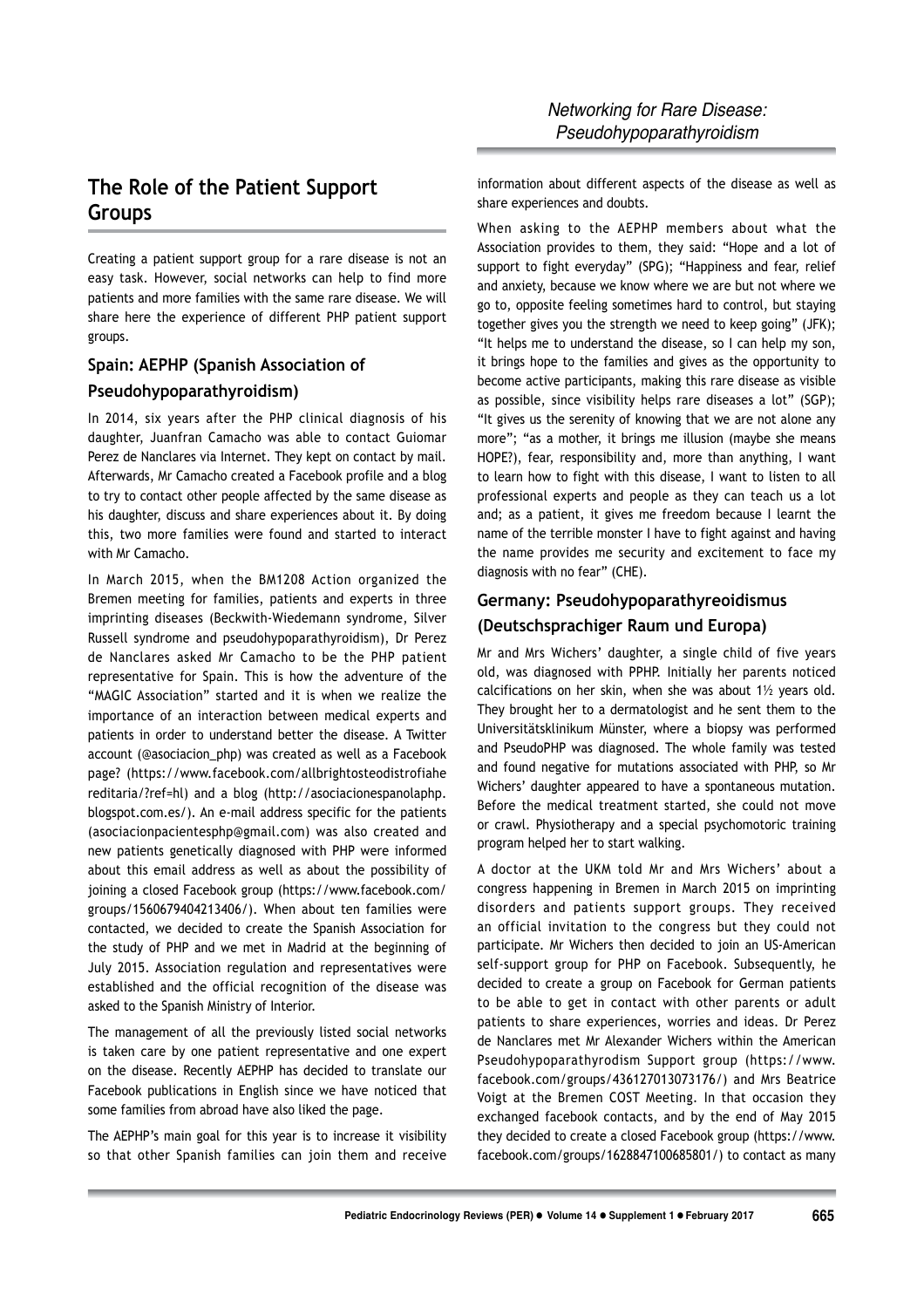German families as possible. The facebook German group has then become a European group.

Mr Wichers thinks that "exchanging is important, interesting, exciting, but also exhausting sometimes, as there are different types of PHP that people suffer from, different questions, and also different ways of thinking about the disorder. He continues "I have the impression that most people suffer from PHP1A. It is sometimes very difficult to moderate/mediate between the different group-members and to find a certain level of consensus in terms of meeting each-other in real life or dealing with the disorder in public".

At the moment, the association is focused on finding a place and a day for the first German PHP meeting.

#### France

A French patients' group was built in 2007 by two French families severely affected by the disease under the acronym of AFOHA (Association française d'ostéodystrophie d'Albright) (http://s209246221.onlinehome.fr/bienvenue-2/). This group gathers mainly patients affected with PHP1A and PPHP. They created a webpage to provide information, advices and help isolated families and patients. The website communicates with the reference center for rare disorders of the calcium and phosphate metabolism. The patients' association ensures several public manifestations such as the Facebook group (https://www.facebook.com/espoirpourlapseudohypoparathyr oidie/?fref=nf) or the meeting with Association Handicap 73. In addition, AFOHA works thoroughly to promote actions for rare diseases together with the health and public authorities.

More recently, another patients' group was born to include disorders which are not represented in AFOHA yet share similar issues like POH or PHP type 1B. Its acronym is K20 for chromosome 20. Its main goal is to gain visibility for families and caregivers through a webpage and a Facebook group in order to share and combine forces. Both groups always worked in close interaction with the national reference center for rare diseases of the Calcium and Phosphate metabolism coordinated by A. Linglart and are involved in the larger OSCAR network of rare bone diseases (http://blog.filiere-oscar.fr/).

## The Netherlands

Once being member of the German PHP group, Vanja De Mol, created a closed Dutch PHP support group at Facebook (https://m.facebook.com/groups/1375395566111282), with two families contacted by now and awaiting for many others. Within the group, they find support and friendship. "We are in it all together...as a parent or as a patient. And we are looking for recognition with each other".

## **Belgium**

Stéphanie Fratta-Chermanne and his husband discovered the illness of their son when he was 1 year old, and felt that nobody knew this illness in Belgium, so they began to search, and found some explanations on the web. They discovered a person whose son also presented this illness and she invited them to join the Facebook American PHP group. But, as French speakers, they decided to create, a few years later, a new Facebook AHO group "AHO en français" (which means "AHO in French", https://www.facebook.com/ groups/123047161220572). Within this group, French-speaking people from different countries share their experiences. There are people from Belgium, France, Luxembourg, Switzerland, Ile de la Réunion and Canada. They are only 27 members but "it helps. The youngest with PHP is 1 year-old and the older is 35. There are also a lot of mothers with PPHP. We discuss about our kids (the older discuss about themselves), about the illness, about the therapy, about hope...".

## Acknowledgements

The authors would like to thank all the patient support groups that collaborate with us every day and specifically, on this manuscript.

# **Funding**

The work of the authors is supported by grants from the Euro-Pseudohypoparathyroidism network (EuroPHP), the European Society for Paediatric Endocrinology (ESPE) Research Unit (to AL), Paris-Sud University (projet Attractivité) (to AL), the French National Research Agency (ANR) (EPIFEGROW) (to AL), the Italian Ministry of Health (GR-2009-1608394 to GM), Ricerca Corrente Funds (to Fondazione IRCCS Ca' Granda Ospedale Maggiore Policlinico), Instituto de Salud Carlos III (PI13/00467 to GPdN) and the Basque Department of Health (GV2014111017 to GPdN), as well as recurrent funding from INSERM U1169 (to AL). GPdN is supported by the I3SNS Program of the Spanish Ministry of Health (CP03/0064; SIVI 1395/09). Sandoz France contributed to the EUCID imprinting school via grants to AL, GM, AU, IG, FME and GPdN.

All members of the EuroPHP network are members of the EUCID.net (COST action BM1208 on imprinting disorders; www. imprinting-disorders.eu).

## **Disclosure**

The authors have nothing to disclose

## **References**

Underbjerg L, Sikjaer T, Mosekilde L, Rejnmark L.<br>Pseudohypoparathyroidism - epidemiology, mortality and risk of  $\mathbf{1}$ complications. Clin Endocrinol (Oxf) 2015;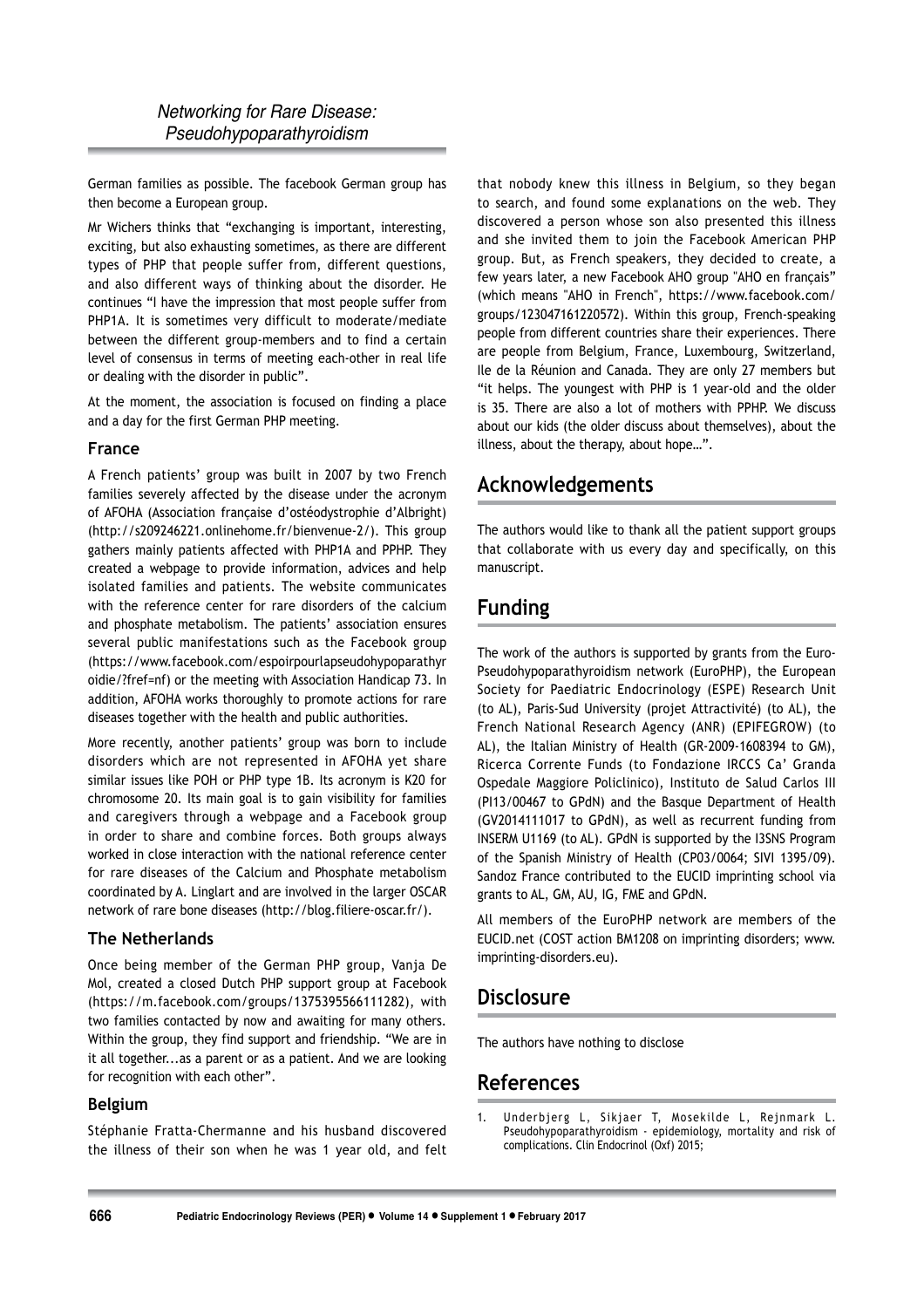## **Networking for Rare Disease:** Pseudohypoparathyroidism

- Albright F, Burnett CH, Smith PH, Parson W. Pseudohypoparathyroidsm- $2<sub>1</sub>$ an example of "Seabright syndrome". Endocrinology 1942;30:922-932
- Albright F, Forbes AP, Henneman PH. Pseudo-pseudohypoparathyroidism.  $\overline{3}$ . TransAssoc Am Physicians 1952;65:337-350
- Mann JB, Alterman S, Hills AG. Albright's hereditary osteodystrophy  $4.$ comprising pseudohypoparathyroidism and pseudopseudohypoparathyroidism. With a report of two cases representing the complete syndrome occurring in successive generations. Ann Intern Med 1962;56:315-342
- 5. Eyre WG, Reed WB. Albright's hereditary osteodystrophy with cutaneous bone formation. ArchDermatol 1971;104:634-642
- $6.$ Farfel Z, Friedman E. Mental deficiency in pseudohypoparathyroidism type I is associated with Ns-protein deficiency. AnninternMed 1986:105:197-199
- 7. Tashjian AH Jr, Frantz AG, Lee JB. Pseudohypoparathyroidism: assays of parathyroid hormone and thyrocalcitonin. Proc Natl Acad Sci USA 1966;56:1138-1142
- Chase LR, Melson GL, Aurbach GD. Pseudohypoparathyroidism: 8. defective excretion of 3',5'-AMP in response to parathyroid hormone. JClinInvest 1969;48:1832-1844
- Levine MA, Downs RW Jr, Singer M, Marx SJ, Aurbach GD, Spiegel AM. Deficient activity of guanine nucleotide regulatory protein in erythrocytes from patients with pseudohypoparathyroidism. Biochem Biophys Res Commun 1980;94:1319-1324
- 10. Weinstein LS, Gejman PV, Friedman E, Kadowaki T, Collins RM, Gershon ES, Spiegel AM. Mutations of the Gs alpha-subunit gene in Albright hereditary osteodystrophy detected by denaturing gradient gel electrophoresis. Proc Natl Acad Sci USA 1990;87:8287-8290
- 11. Hayward BE, Kamiya M, Strain L, Moran V, Campbell R, Hayashizaki Y. Bonthron DT. The human GNAS1 gene is imprinted and encodes distinct paternally and biallelically expressed G proteins. Proc Natl Acad Sci USA 1998;95:10038-10043
- 12. Liu J, Litman D, Rosenberg MJ, Yu S, Biesecker LG, Weinstein LS. A GNAS1 imprinting defect in pseudohypoparathyroidism type IB. J Clin Invest 2000;106:1167-1174
- 13. Weinstein LS, Yu S, Ecelbarger CA. Variable imprinting of the heterotrimeric G protein G(s) alpha-subunit within different segments of the nephron. Am J Physiol Renal Physiol 2000;278:F507-F514
- 14. Mantovani G. Ballare E. Giammona E. Beck-Peccoz P. Spada A. The gsalpha gene: predominant maternal origin of transcription in human thyroid gland and gonads. J Clin Endocrinol Metab 2002:87:4736-4740
- 15. Mantovani G, Bondioni S, Locatelli M, Pedroni C, Lania AG, Ferrante E, Filopanti M, Beck-Peccoz P, Spada A. Biallelic expression of the Gsalpha gene in human bone and adipose tissue. JClinEndocrinolMetab 2004;89:6316-6319
- 16. Weinstein LS. The stimulatory G protein alpha-subunit gene: mutations and imprinting lead to complex phenotypes. J Clin Endocrinol Metab 2001;86:4622-4626
- 17. Bastepe M, Frohlich LF, Hendy GN, Indridason OS, Josse RG, Koshiyama H, Korkko J, Nakamoto JM, Rosenbloom AL, Slyper AH, Sugimoto T, Tsatsoulis A, Crawford JD, Juppner H. Autosomal dominant pseudohypoparathyroidism type Ib is associated with a heterozygous microdeletion that likely disrupts a putative imprinting control element of GNAS. J Clin Invest 2003;112:1255-1263
- 18. Bastepe M, Frohlich LF, Linglart A, Abu-Zahra HS, Tojo K, Ward LM, Juppner H. Deletion of the NESP55 differentially methylated region causes loss of maternal GNAS imprints and pseudohypoparathyroidism type Ib. Nature genetics 2005;37:25-27
- 19. Linglart A, Gensure RC, Olney RC, Juppner H, Bastepe M. A novel STX16 deletion in autosomal dominant pseudohypoparathyroidism type Ib redefines the boundaries of a cis-acting imprinting control element of GNAS. Am J Hum Genet 2005;76:804-814
- 20. Chillambhi S, Turan S, Hwang DY, Chen HC, Juppner H, Bastepe M. Deletion of the noncoding GNAS antisense transcript causes pseudohypoparathyroidism type Ib and biparental defects of GNAS methylation in cis. J Clin Endocrinol Metab 2010;95:3993-4002
- 21. Richard N, Abeguile G, Coudray N, Mittre H, Gruchy N, Andrieux J, Cathebras P, Kottler ML. A new deletion ablating NESP55 causes loss of maternal imprint of A/B GNAS and autosomal dominant pseudohypoparathyroidism type Ib. J Clin Endocrinol Metab 2012;97:E863-E867
- 22. Elli FM, de Sanctis L, Peverelli E, Bordogna P, Pivetta B, Miolo G, Beck-Peccoz P, Spada A, Mantovani G. Autosomal dominant pseudohypoparathyroidism type lb: a novel inherited deletion ablating STX16 causes loss of imprinting at the A/B DMR. J Clin Endocrinol Metab 2014;99:E724-E728
- 23. Rezwan FI, Poole RL, Prescott T, Walker JM, Karen Temple I, Mackay DJ. Very small deletions within the NESP55 gene in pseudohypoparathyroidism type 1b. Eur J Hum Genet 2015;23:494-499
- 24. Bastepe M, Lane AH, Juppner H. Paternal uniparental isodisomy of chromosome 20q and the resulting changes in GNAS1 methylation as a plausible cause of pseudohypoparathyroidism. Am J Hum Genet 2001:68:1283-1289
- 25. Fernandez-Rebollo E, Lecumberri B, Garin I, Arroyo J, Bernal-Chico A, Goni F, Orduna R, Castano L, de Nanclares GP. New mechanisms involved in paternal 20q disomy associated with pseudohypoparathyroidism. Eur J Endocrinol 2010;163:953-962
- Bastepe M, Altug-Teber O, Agarwal C, Oberfield SE, Bonin M, Juppner  $26.$ H. Paternal uniparental isodisomy of the entire chromosome 20 as a molecular cause of pseudohypoparathyroidism type Ib (PHP-Ib). Bone 2011;48:659-662
- $27.$ Dixit A, Chandler KE, Lever M, Poole RL, Bullman H, Mughal MZ, Steggall M, Suri M. Pseudohypoparathyroidism type 1b due to paternal uniparental disomy of chromosome 20q. J Clin Endocrinol Metab 2013;98:E103-E108
- 28. Takatani R, Minagawa M, Molinaro A, Reyes M, Kinoshita K, Takatani T, Kazukawa I, Nagatsuma M, Kashimada K, Sato K, Matsushita K, Nomura F, Shimojo N, Juppner H. Similar frequency of paternal uniparental disomy involving chromosome 20g (patUPD20g) in Japanese and Caucasian patients affected by sporadic pseudohypoparathyroidism type lb (sporPHP1B). Bone 2015;79:15-20
- 29. Perez de Nanclares G. Fernandez-Rebollo E. Santin I. Garcia-Cuartero B, Gaztambide S, Menendez E, Morales MJ, Pombo<br>M, Bilbao JR, Barros F, Zazo N, Ahrens W, Juppner H, Hiort O, Castano L, Bastepe M. Epigenetic defects of GNAS in patients with pseudohypoparathyroidism and mild features of Albright's hereditary osteodystrophy. J Clin Endocrinol Metab 2007;92:2370-2373
- 30. Mariot V, Maupetit-Mehouas S, Sinding C, Kottler ML, Linglart A. A maternal epimutation of GNAS leads to Albright osteodystrophy and PTH resistance. J Clin Endocrinol Metab 2008;93:661-665
- $31.$ Unluturk U, Harmanci A, Babaoglu M, Yasar U, Varli K, Bastepe M, Bayraktar M. Molecular diagnosis and clinical characterization of pseudohypoparathyroidism type-Ib in a patient with mild Albright's hereditary osteodystrophy like features, epileptic seizures, and defective renal handling of uric acid. Am J Med Sci 2008;336:84-90
- $32<sub>2</sub>$ Mantovani G, de SL, Barbieri AM, Elli FM, Bollati V, Vaira V, Labarile P, Bondioni S, Peverelli E, Lania AG, Beck-Peccoz P, Spada A. Pseudohypoparathyroidism and GNAS epigenetic defects: clinical evaluation of albright hereditary osteodystrophy and molecular analysis in 40 patients. JClin Endocrinol Metab 2010:95:651-658
- Brix B, Werner R, Staedt P, Struve D, Hiort O, Thiele S. Different pattern of epigenetic changes of the GNAS gene locus in patients with pseudohypoparathyroidism type Ic confirm the heterogeneity of underlying pathomechanisms in this subgroup of pseudohypoparathyroidism and the demand for a new classification of GNAS-related disorders. J Clin Endocrinol Metab 2014;99:E1564-E1570